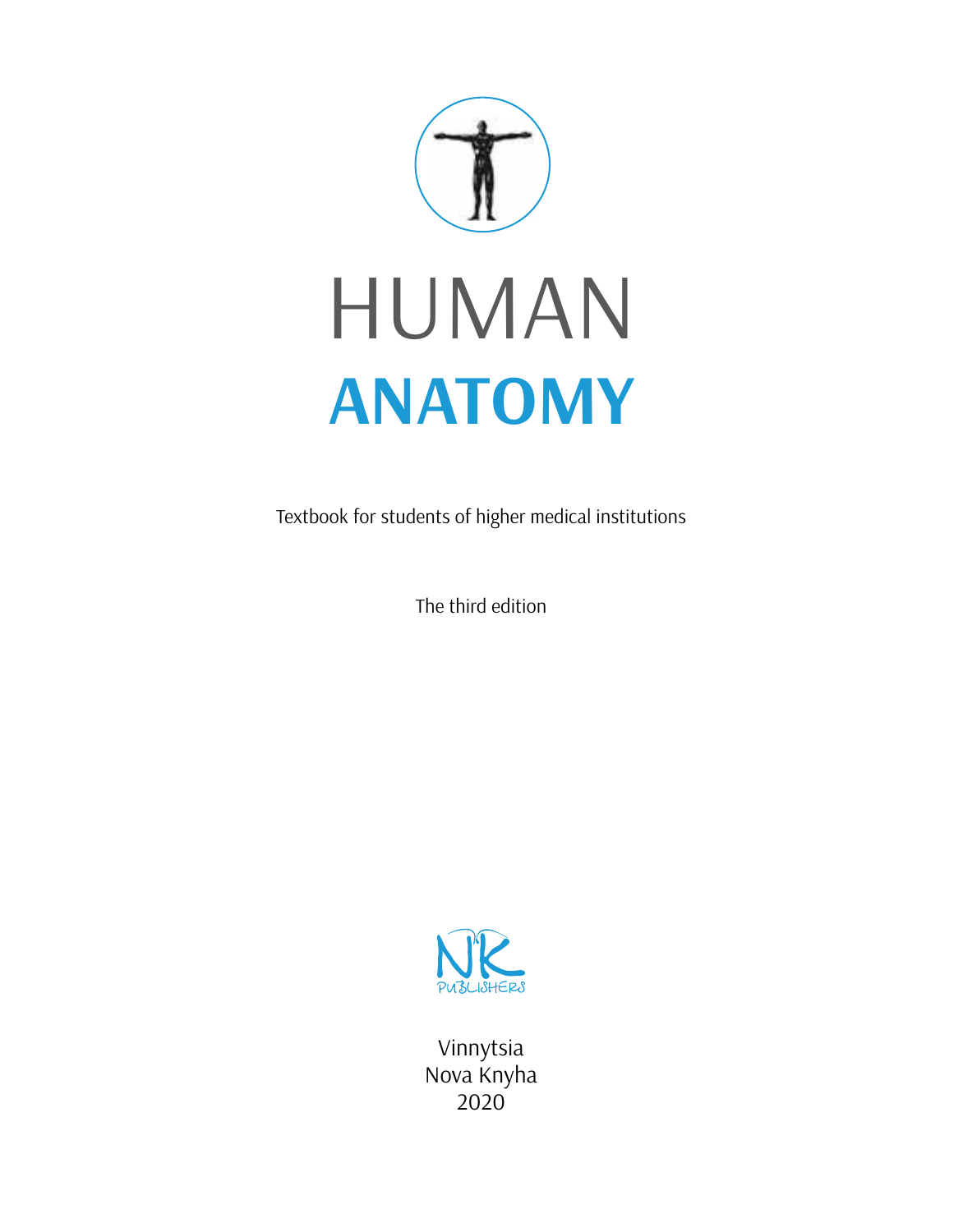*Recommended by the Academic Board of I. Horbachevsky Ternopil State Medical University as a textbook for students of Higher Medical Educational Institutions (report No 12 on 30th of October 2018)*

*Рекомендовано вченою радою Тернопільського державного медичного університету імені І. Горбачевського як підручник для студентів вищих медичних навчальних закладів (протокол № 12 від 30.10.2018 р.)*

#### **Authors:**

*Viktor G. Cherkasov* – Doctor of Medical Sciense, Professor, Head of the Department of Human Anatomy of Bogomolets National Medical University;

*Illya Ye. Herasymiuk* – Doctor of Medical Sciense, Professor, Head of the Department of Human Anatomy of I. Horbachevsky Ternopil National Medical University;

*Andrii S. Holovatskyi* – Doctor of Medical Sciense, Professor of the Department of Human Anatomy and Hystology of Uzhhorod National University;

*Oleksandr I. Kovalchuk –* Doctor of Medical Sciense, Head of the Department of Anatomy and Pathophysiology of Educational and Scientific Centre "Institute of Biology and Medicine" of Taras Shevchenko National University of Kyiv; *Borys Ya. Reminetskyy –* PhD, Associate Professor of the Department of Human Anatomy of I. Horbachevsky Ternopil National Medical University.

#### **Reviewers:**

*Kholodkova O. L. –* Doctor of Medical Sciense, Professor, Head of the Department of Human Anatomy of Odessa National Medical University;

*Mateshuk-Vatseba L. R. –* Doctor of Medical Sciense, Professor, Head of the Department of Normal Anatomy of Danylo Halytsky Lviv National Medical University;

*Tykholaz V. O. –* Doctor of Medical Sciense, Professor, Head of the Department of Human Anatomy of Vinnytsia National Pirogov Memorial Medical University.

**Compiler-editors of illustrations** – *Yanchyshyn A. Ya, Lozko Yu. S.*

Herasymiuk I. Ye., Holovatskyi A. S., Kovalchuk O. I. [et al.]. – 3th ed. –Vin-

**Анатомія людини = Human Anatomy** : textbook / Cherkasov V. G.,

А64

nytsia : Nova Knyha, 2020. – 472 p.

ISBN 978-966-382-841-1

This illustrated edition is convenient to use: the material is divided into sections by systems. An overview of bones, joints, muscles, tissues, organs, blood supply and innervation of organs is given. Color illustrations add clarity. The book is intended for a wide range of readers, will also be useful to English-speaking students of medical universities and colleges, and professionals working in the medical industry. **УДК 611(075.8)**

Це ілюстроване видання зручне у використанні: матеріал поділений у секції за системами. Висвітлено такі питання з анатомії: кістки, суглоби, м'язи, тканини, органи, кровопостачання та іннервація органів. Кольорові ілюстрації додають наочності. Ця книга призначена для широкого кола читачів. Буде корисне для англомовних студентів медичних університетів та коледжів, а також професіоналам, які працюють у галузі медицини.

> © Authors, 2018 © Authors, 2019 © Authors, 2020 © Nova Knyha, 2020

ISBN 978-966-382-841-1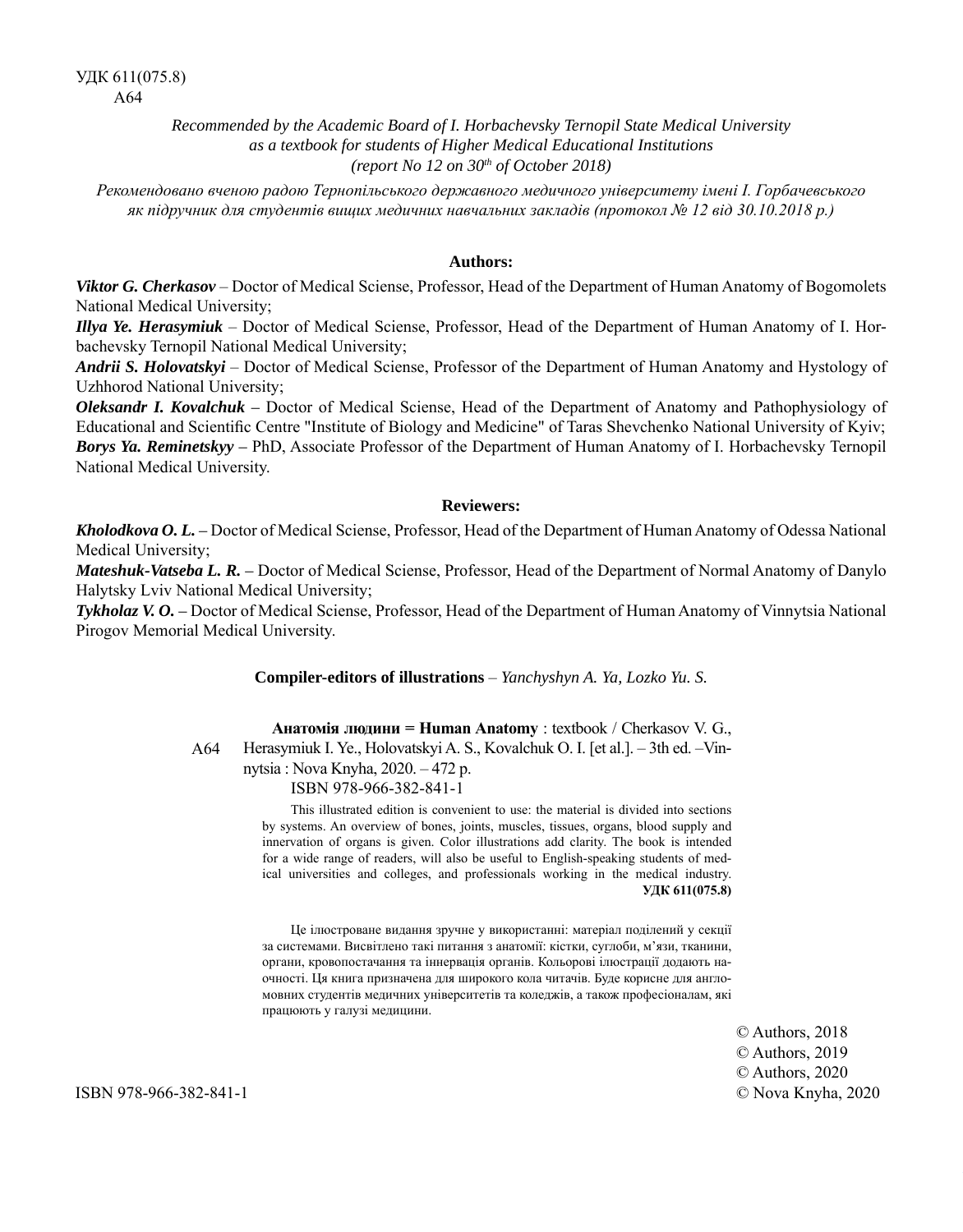## CONTENT

| ABBREVIATED FORM 8<br>Subject of anatomy, its methods and terminology. . 10                                                                                           |  |
|-----------------------------------------------------------------------------------------------------------------------------------------------------------------------|--|
| Short essay on history of anatomy  12                                                                                                                                 |  |
| Anatomy of the Ancient World, the Middle<br>Ages and the Renaissance 12<br>Development of anatomy in Ukraine<br>(from Kyiv Rus to the present) 14                     |  |
| <b>GENERAL PART</b>                                                                                                                                                   |  |
|                                                                                                                                                                       |  |
| Developmental aspects of cells 30                                                                                                                                     |  |
|                                                                                                                                                                       |  |
| Special Characteristics of Epithelia  31<br>Epithelial Surface Features  35<br>Basal Feature: The Basal Lamina 36<br>Apical Surface Features: Microvilli and Cilia 37 |  |

| Epithelial Surface Features  35                  |  |
|--------------------------------------------------|--|
| Basal Feature: The Basal Lamina 36               |  |
| Apical Surface Features: Microvilli and Cilia 37 |  |
|                                                  |  |
| Special Characteristics of Connective Tissues 38 |  |
| Structural Elements of Connective Tissues 38     |  |
|                                                  |  |
| Classification of Connective Tissues 39          |  |
|                                                  |  |
|                                                  |  |
| Covering and Lining Membranes  43                |  |
| Serous membranes, or serosae  43                 |  |
|                                                  |  |
|                                                  |  |
|                                                  |  |
|                                                  |  |
| Prenatal development 48                          |  |
| Stages of prenatal development  48               |  |
|                                                  |  |
|                                                  |  |
|                                                  |  |
| Shape, size of the human body 53                 |  |
| Anatomical terminology 53                        |  |

#### **BONES; SKELETAL SYSTEM (OSTEOLOGY)**

| Location and Basic Structure  59                             |    |
|--------------------------------------------------------------|----|
| Types of Cartilage                                           | 59 |
|                                                              |    |
| Bone Markings and Formations                                 | 61 |
|                                                              | 62 |
|                                                              | 63 |
| Microscopic Structure of Bone                                | 65 |
|                                                              |    |
|                                                              |    |
|                                                              |    |
| Regions and Normal Curvatures. 71                            |    |
|                                                              |    |
| General Structure of Vertebrae 72                            |    |
| Regional Vertebral Characteristics 72                        |    |
| The thoracic cage $\dots\dots\dots\dots\dots\dots\dots\dots$ |    |
|                                                              |    |
| Gross Anatomy of the Skull  81                               |    |
|                                                              |    |
|                                                              |    |
|                                                              |    |
|                                                              |    |
|                                                              |    |
|                                                              |    |
|                                                              |    |
|                                                              | 97 |
|                                                              |    |
|                                                              |    |
|                                                              |    |
|                                                              |    |
| Anatomical features of changes in the skeleton 109           |    |
| The appendicular skeleton throughout life 109                |    |
| The axial skeleton throughout life  109                      |    |

#### **JOINTS; ARTICULAR SYSTEM (ARTHROLOGY)**

| Syndesmoses113                              |  |
|---------------------------------------------|--|
| Gomphoses (dento-alveolar syndesmosis)  113 |  |
| Cartilaginous joints  113                   |  |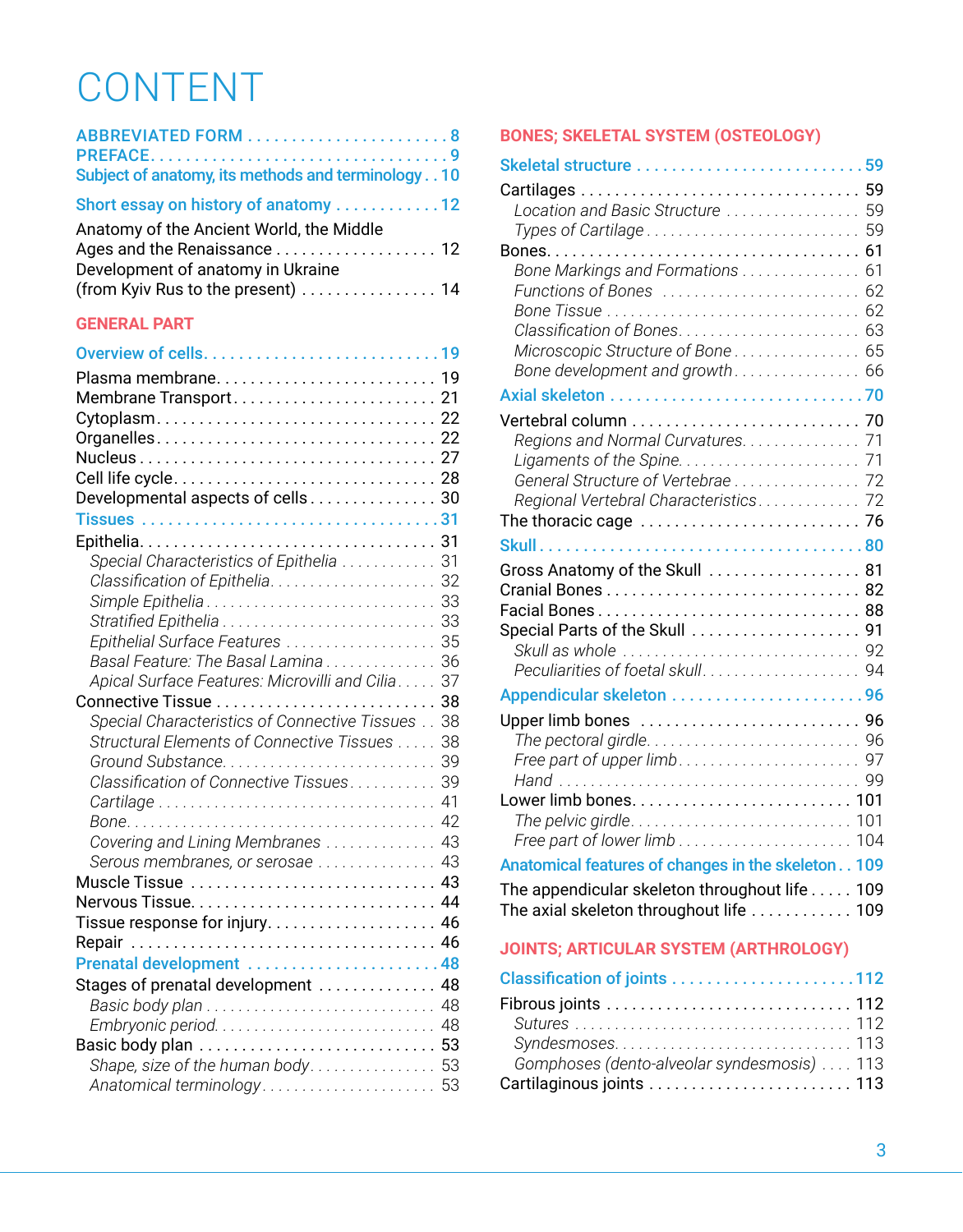| Synchondroses  113                                                                                                                                                              |  |
|---------------------------------------------------------------------------------------------------------------------------------------------------------------------------------|--|
| Synovial joints  113                                                                                                                                                            |  |
| Synovial joints in general 114                                                                                                                                                  |  |
| General structure of synovial joints 114<br>General Function of Synovial Joints  115<br>Articular Surfaces  115<br>Muscle Tone 116<br>Movements allowed by synovial joints  117 |  |
| Synovial Joints Classified by Shape  118                                                                                                                                        |  |
| Selected synovial joints 119                                                                                                                                                    |  |
| Temporomandibular Joint 119<br>Shoulder (Glenohumeral) Joint 120                                                                                                                |  |
| Anatomical features of changes in the joints. 131                                                                                                                               |  |
| The joints throughout life  131                                                                                                                                                 |  |
|                                                                                                                                                                                 |  |

#### **MUSCLES; MUSCULAR SYSTEM (MIOLOGY)**

| Overview of muscles 134                      |     |
|----------------------------------------------|-----|
| Arrangement of fascicles in muscles  134     |     |
| Lever systems: bone-muscle relationships 134 |     |
| Scheme based on embryonic development 136    |     |
| Muscle actions and interactions  137         |     |
| General structure of skeletal muscles 141    |     |
| Major skeletal muscles of the body 141       |     |
| Muscle compartments of the limbs. 141        |     |
|                                              |     |
|                                              |     |
| Deep muscles of the back 144                 |     |
| Muscles of suboccipital region  146          |     |
| Fasciae of the back  146                     |     |
| Muscles of the thorax147                     |     |
| Superficial muscles group of the thorax 147  |     |
| Muscles that attach the scapula to the trunk | 148 |
| Deep muscles group of the thorax 148         |     |
|                                              |     |
|                                              |     |
|                                              |     |

| Muscles of the abdominal wall 152             |  |
|-----------------------------------------------|--|
| Muscles of anterior abdominal wall. 152       |  |
| Sheath of rectus abdominis muscle  153        |  |
| Inguinal canal (canalis inguinalis). 153      |  |
| Superficial Fascia  153                       |  |
| Transversal fascia 153                        |  |
| Muscles of the head156                        |  |
|                                               |  |
| Muscles of Facial expression  156             |  |
|                                               |  |
|                                               |  |
| Superfacial muscles of the neck  160          |  |
| The suprahyoid muscles of the neck 162        |  |
| The infrahyoid muscles of the neck 162        |  |
| Deep muscles of the neck. Lateral group 163   |  |
| Deep muscles of the neck. Medial group 163    |  |
| Topography of the neck regions. 164           |  |
|                                               |  |
|                                               |  |
|                                               |  |
| Muscles of the shoulder girdle 166            |  |
| Muscles of the free upper limb. 166           |  |
|                                               |  |
|                                               |  |
|                                               |  |
|                                               |  |
|                                               |  |
| Posterior group of muscles of the forearm 172 |  |
|                                               |  |
|                                               |  |
| Muscles of the lower limb 176                 |  |
|                                               |  |
|                                               |  |
| Muscles of the free lower limb. 178           |  |
|                                               |  |
|                                               |  |
|                                               |  |
| <b>SPLANCHNOLOGY</b>                          |  |
| Alimentary (digestive) system187              |  |
|                                               |  |
|                                               |  |
|                                               |  |
|                                               |  |
| Anatomy of the alimentary canal 191           |  |
|                                               |  |
|                                               |  |

*Submucosa . . . . . . . . . . . . . . . . . . . . . . . . . . . . . . .* 192 *Muscularis wall . . . . . . . . . . . . . . . . . . . . . . . . . . . .* 192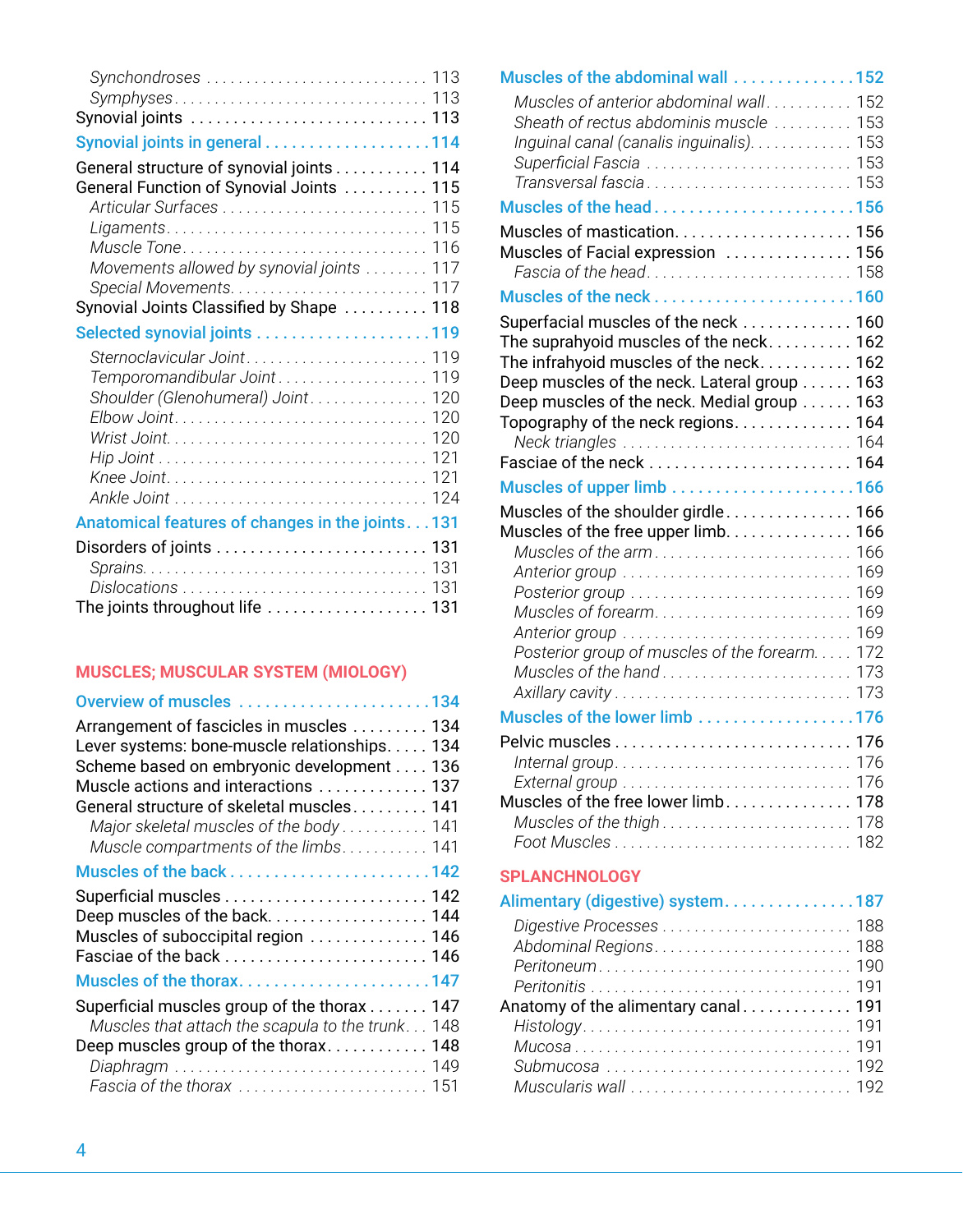|                                                 | 192 |
|-------------------------------------------------|-----|
| Innervation of Smooth Muscle and Glands.        | 193 |
| Mouth $\dots$                                   | 194 |
|                                                 | 194 |
|                                                 | 194 |
|                                                 | 194 |
|                                                 | 197 |
|                                                 | 198 |
| Parts and Structure of the Teeth.               | 199 |
| Dental formula                                  | 199 |
| Tooth Structure                                 | 200 |
|                                                 | 201 |
|                                                 | 201 |
|                                                 | 203 |
| Stomach                                         | 204 |
| Vessels and Nerves of the Stomach               | 207 |
|                                                 |     |
|                                                 |     |
|                                                 |     |
|                                                 |     |
|                                                 | 214 |
| Microscopic Anatomy of the Large Intestine. 215 |     |
| Functions of the gastrointestinal organs  215   |     |
| Anatomy of the accessory organs                 |     |
| of alimentary canal  216                        |     |
|                                                 |     |
| Microscopic Anatomy of the Liver 217            |     |
|                                                 |     |
| Microscopic Anatomy of the Gallbladder  219     |     |
| . 220<br>Pancreas                               |     |
| Nerves and Vessels of the Pancreas 220          |     |
| Microscopic Anatomy of the Pancreas 220         |     |
| The digestive system throughout life 221        |     |
| The Digestive System in Later Life 221          |     |
|                                                 |     |
| Respiratory system223                           |     |
|                                                 |     |
|                                                 |     |
|                                                 | 226 |
| Paranasal Sinuses                               | 226 |
|                                                 |     |
|                                                 | 227 |
|                                                 | 229 |
| Sphincter Functions of the Larynx               | 230 |
| Innervation of the Larynx                       | 230 |
|                                                 |     |
| Microscopic Anatomy of the Trachea              | 231 |
| Bronchi                                         | 231 |
| Microscopic Anatomy of the Bronchi.             | 231 |
| Respiratory Zone                                | 232 |
|                                                 |     |
| Gross Anatomy of the Lungs. 233                 |     |

| Blood Supply and Innervation of the Lungs  234             |  |
|------------------------------------------------------------|--|
| Ventilation 238                                            |  |
| The respiratory system throughout life $\ldots \ldots 238$ |  |
| Mediastinum 239                                            |  |
| Boundaries of lungs and pleurae 240                        |  |
|                                                            |  |
|                                                            |  |
| Gross Anatomy of the Kidneys  242                          |  |
| Gross Vasculature and Nerve Supply. 244                    |  |
| Microscopic Anatomy of the Kidneys  245                    |  |
|                                                            |  |
| Gross Anatomy of the Ureters. 248                          |  |
| Microscopic Anatomy of the Ureters 249                     |  |
|                                                            |  |
| Gross Anatomy of the Urinary Bladder  249                  |  |
| Microscopic Anatomy of the Urinary Bladder. 250            |  |
|                                                            |  |
| The urinary system throughout life  251                    |  |
| Genital systems 253                                        |  |
|                                                            |  |
|                                                            |  |
|                                                            |  |
| Ductus deferens 254                                        |  |
| Spermatic cord 254                                         |  |
|                                                            |  |
|                                                            |  |
|                                                            |  |
|                                                            |  |
|                                                            |  |
| Masculine urethra  258                                     |  |
| Female genital system  259                                 |  |
|                                                            |  |
|                                                            |  |
|                                                            |  |
|                                                            |  |
| Female pudenda area  261                                   |  |
| Minor pudendal labia 261                                   |  |
|                                                            |  |
| Vestibule vagina 261                                       |  |
| Perineum 261                                               |  |
| Fascia of pelvic area  262                                 |  |
| Endocrine system 265                                       |  |
| Endocrine organs 265                                       |  |
|                                                            |  |
|                                                            |  |
| Major endocrine organs  266                                |  |
|                                                            |  |
|                                                            |  |
| Adrenal (Suprarenal) Glands  271                           |  |
|                                                            |  |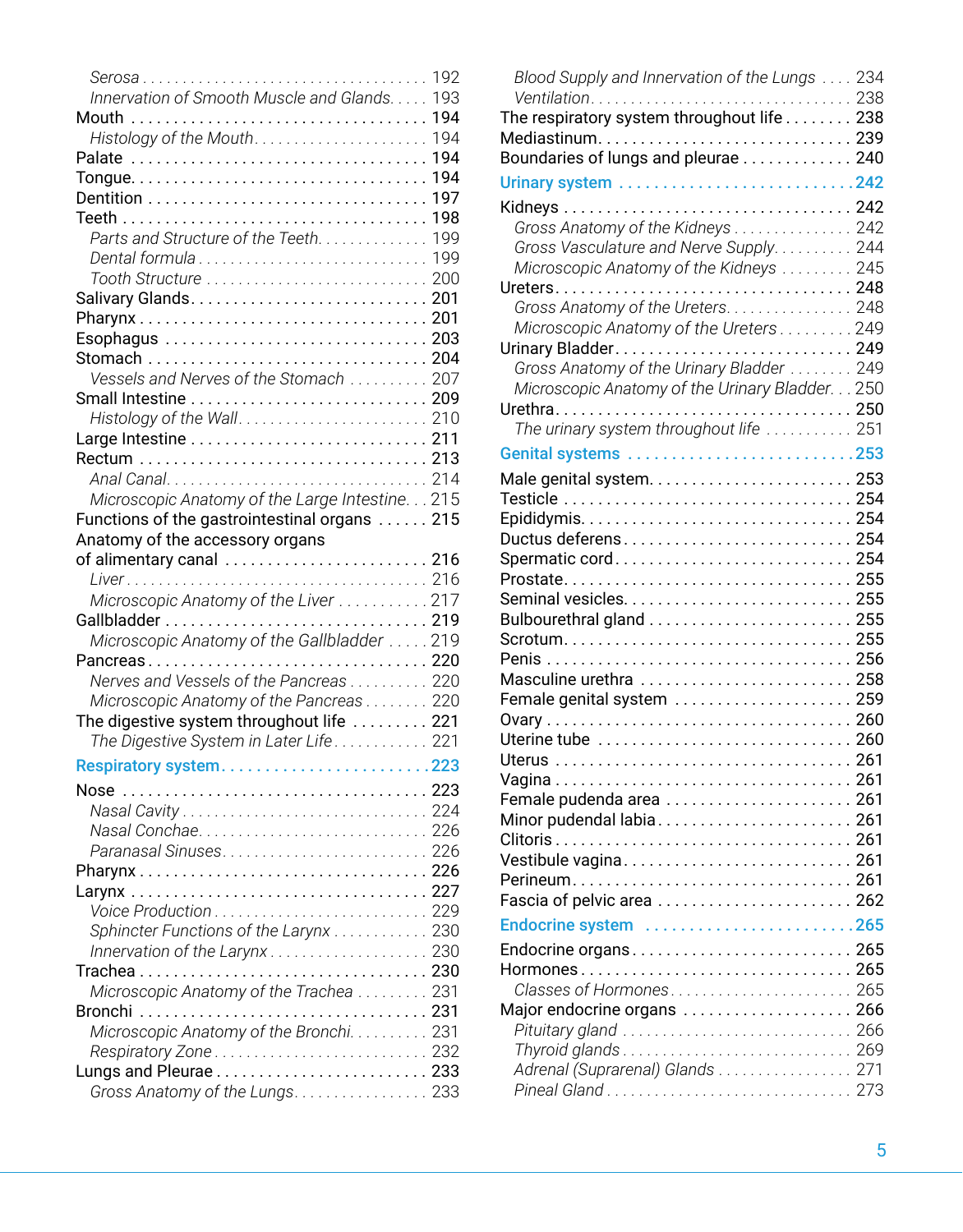| Other endocrine structures  275           |  |
|-------------------------------------------|--|
| The endocrine system throughout life. 276 |  |

#### **LYMPHATIC AND IMMUNE SYSTEMS**

| Lymphatic system278                                                       |  |
|---------------------------------------------------------------------------|--|
|                                                                           |  |
| Immune system 281                                                         |  |
|                                                                           |  |
| Disorders of the lymphatic and immune<br>The lymphatic and immune systems |  |
| throughout life  286                                                      |  |

#### **SENSE ORGANS**

| Chemical senses: taste and smell. 289     |  |
|-------------------------------------------|--|
|                                           |  |
| Disorders of the Chemical Senses 291      |  |
|                                           |  |
| Accessory Structures of the Eye. 292      |  |
|                                           |  |
| Internal Chambers and Fluids 298          |  |
| Eye as an Optical Device  298             |  |
|                                           |  |
| Disorders of the Eye and Vision 300       |  |
| Embryonic Development of the Eye 301      |  |
| Ear: hearing and equilibrium 302          |  |
|                                           |  |
|                                           |  |
|                                           |  |
| Auditory and Equilibrium Pathways 307     |  |
| Disorders of Equilibrium and Hearing  308 |  |
| Embryonic Development of the Ear 308      |  |
| The special senses throughout life. 309   |  |
| <b>INITEQUALENT</b>                       |  |

#### **INTEGUMENT**

| The skin throughout life  321 |  |
|-------------------------------|--|
|                               |  |

#### **NERVOUS SYSTEM**

| <b>Functional organization of the nervous</b>          |  |
|--------------------------------------------------------|--|
| system324                                              |  |
| Functions of the Nervous System  324                   |  |
| Basic Divisions of the Nervous System. 324             |  |
|                                                        |  |
|                                                        |  |
|                                                        |  |
| Neuron Processes 325                                   |  |
|                                                        |  |
|                                                        |  |
|                                                        |  |
| Gross anatomy of the nervous system 330                |  |
|                                                        |  |
| Gray and White Matter of the CNS 330                   |  |
| Integration Between the PNS and CNS 330                |  |
| Nervous system333                                      |  |
|                                                        |  |
| Central nervous system. Spinal cord. 334               |  |
| White Matter of the Spinal Cord335                     |  |
| Gray Matter of the Spinal Cord and Spinal Roots. . 336 |  |
| Meninges  338                                          |  |
|                                                        |  |
| Central nervous system. Brain. 342                     |  |
| Embryonic Development of the Brain. 342                |  |
| Gross Anatomy of the Brain. 343                        |  |
|                                                        |  |
|                                                        |  |
| Medulla Oblongata  346                                 |  |
|                                                        |  |
|                                                        |  |
|                                                        |  |
| Isthmus rhomboencephali355                             |  |
|                                                        |  |
|                                                        |  |
|                                                        |  |
| Deep Gray Matter of the Cerebrum  364                  |  |
| Functional Brain Systems  364                          |  |
| Autonomic nervous system 369                           |  |
| Sympathetic (thoracolumbar) division  369              |  |
| Parasympathetic (craniosacral) division. 372           |  |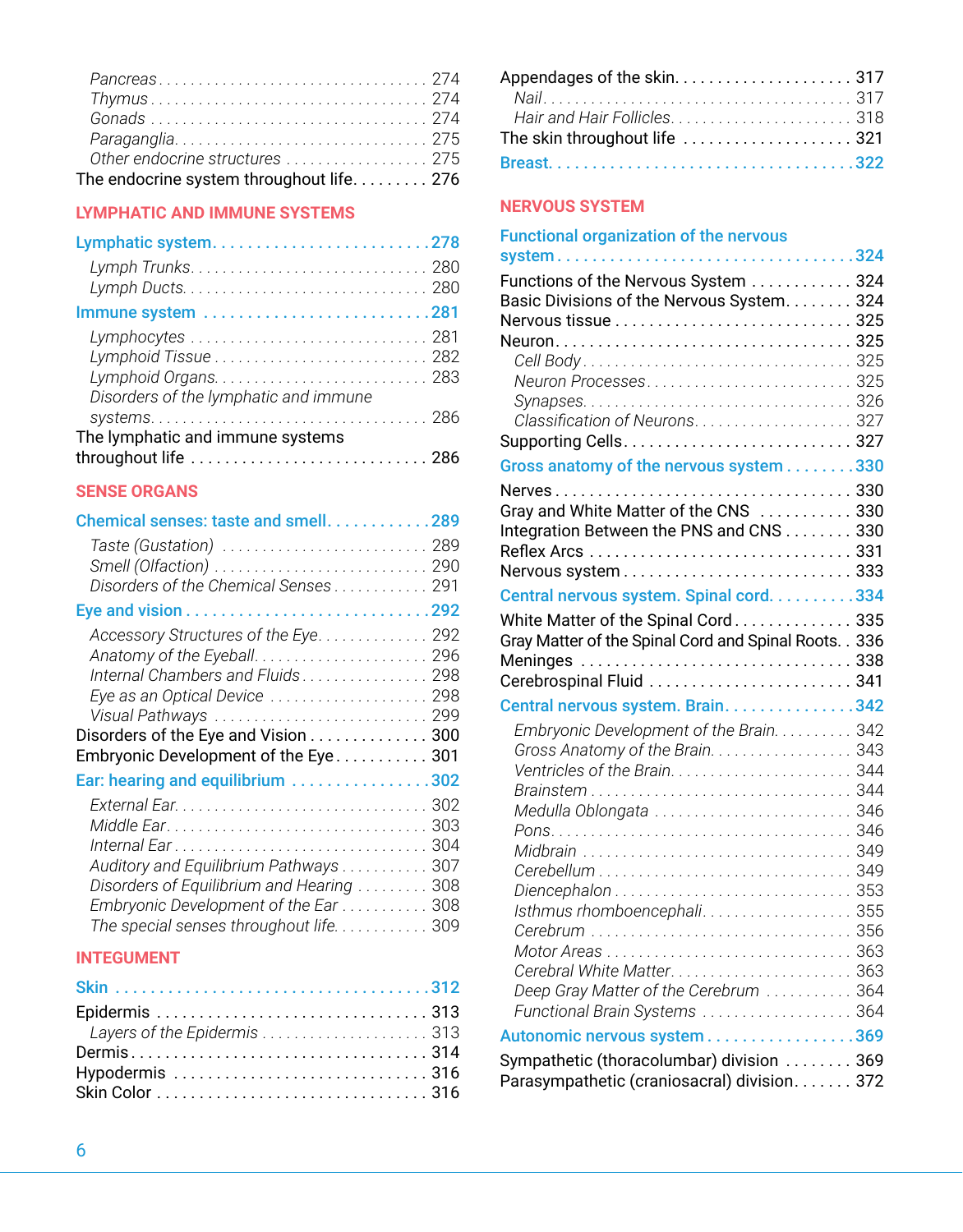| The peripheral part of the nervous system375 |     |
|----------------------------------------------|-----|
| Animal, or somatic, nerves 375               |     |
|                                              |     |
| Optic nerve (II)                             | 375 |
| Oculomotor nerve (III)                       | 376 |
| Trochlear nerve (IV)                         | 377 |
| Trigeminal nerve $(V)$                       | 377 |
| Abducens nerve (VI)                          | 379 |
|                                              | 379 |
| Vestibulocochlear nerve (VIII)  380          |     |
| Glossopharyngeal nerve (IX)                  | 381 |
|                                              | 381 |
| Accessory nerve (XI)                         | 383 |
|                                              | 384 |
|                                              |     |
|                                              |     |
|                                              | 388 |
| Intercostal nerves                           | 392 |
|                                              | 392 |
| Coccygeal Plexus                             | 397 |
|                                              |     |

#### **CARDIOVASCULAR SYSTEM**

| Pericardium  401                        |  |
|-----------------------------------------|--|
| Layers of the Heart Wall  401           |  |
| Heart Chambers 403                      |  |
|                                         |  |
|                                         |  |
|                                         |  |
|                                         |  |
|                                         |  |
|                                         |  |
| Heart Sounds 405                        |  |
| Pathway of blood through the heart  406 |  |
| Cardiac muscle tissue 406               |  |
| Conducting system and innervation  407  |  |
|                                         |  |
|                                         |  |
| Blood supply to the heart  409          |  |
| Disorders of the heart  409             |  |
| Coronary Artery Disease  409            |  |
|                                         |  |
| Disorders of the Conduction System 410  |  |
|                                         |  |

| Branches of the descending aorta 413          |  |
|-----------------------------------------------|--|
| Common carotid artery  413                    |  |
|                                               |  |
|                                               |  |
|                                               |  |
|                                               |  |
|                                               |  |
| Branches of the thoracic aorta 424            |  |
| Branches of the abdominal aorta. 426          |  |
| Unpaired Visceral Branches 426                |  |
| Paired Visceral Branches 429                  |  |
| Parietal Branches of the Abdominal Aorta  430 |  |
| Common iliac artery  430                      |  |
| Arteries of the Foot 438                      |  |
|                                               |  |
| System of superior vena cava  443             |  |
| System of vena cava inferior  446             |  |
|                                               |  |
|                                               |  |
|                                               |  |
|                                               |  |
|                                               |  |
| Portocaval and cavacaval anastomoses  454     |  |

#### **LYMPHATIC TISSUE, VESSELS & NODES**

| Lymphatic Capillaries  458                 |
|--------------------------------------------|
| Lymphatic Vessels 459                      |
| Lymphatic Nodes 459                        |
| Lymphatics of the Head, Face and Neck  462 |
| Lymphatics of the Upper Extremity  464     |
| Lymphatics of the Lower Extremity 464      |
| Lymphatics of the Pelvis 465               |
| Lymphatics of the Abdomen 465              |
| Lymphatic Vessels of the Thorax 468        |
|                                            |